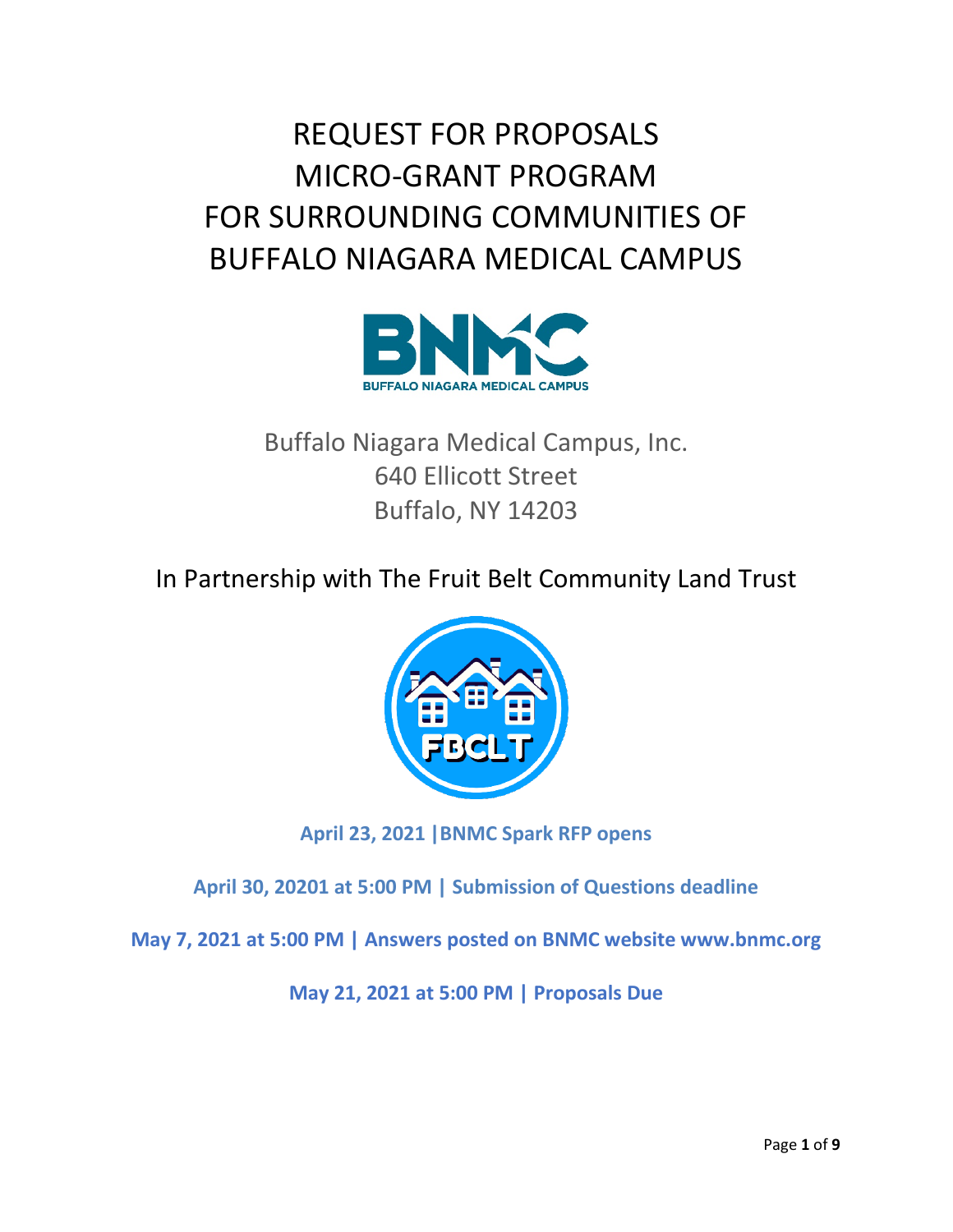### **ABOUT THE BNMC:**

BNMC drives economic growth and development in Buffalo and Western New York by serving as a catalyst for innovation. Our work in creating quality public space throughout our 158-acre campus allows our member institutions focus on ground-breaking research and innovation in the fields of medicine, bioinformatics, and life sciences. The campus frequently serves as a test site for innovative new technologies in transportation, infrastructure improvement, and health and wellbeing.

BNMC nurtures innovation at its 120,000 square foot innovation center located at 640 Ellicott Street, a place where businesses of all types and stages in their development cycle can access the support and resources necessary to fuel their growth. In addition to its innovation center, BNMC manages a number of additional properties on the campus that are home to a number of companies in the field of scientific and other research.

**The work of the BNMC foregrounds collaboration, partnership and equitable economic growth and development.**

### **ABOUT THE FRUIT BELT COMMUNITY LAND TRUST:**

Fruit Belt Community Land Trust (FB-CLT), creating permanently affordable housing and generating community wealth through collective ownership of land in the historic Fruit Belt neighborhood. FB-CLT fosters democratic participation in community wealth building strategies, including affordable housing development, opt-in owner occupied rehabs, cooperative businesses and other values-aligned development, which build a communitycontrolled economy, strengthen the distinct qualities and historical character of the Fruit Belt, and serve the common good. The FB-CLT believes that 100% community control is paramount, as well as resiliency planning that prioritizes the retention of the neighborhood's distinct qualities and historical character. FB-CLT also values people and long-term stability of the Fruit Belt neighborhood over short-term growth and profits. The FB-CLT is committed to continuing to nurture the spirit of unity that has always existed in the Fruit Belt through the preservation of affordable housing and empowerment of residents as decision-makers. Lastly, FB-CLT champions development without displacement through the negotiation of community benefits agreements, collective ownership of land, proposing progressive public policies and reforms, as well as anti-displacement strategies and investment in locally owned and community-controlled businesses that meet the needs of the Fruit Belt.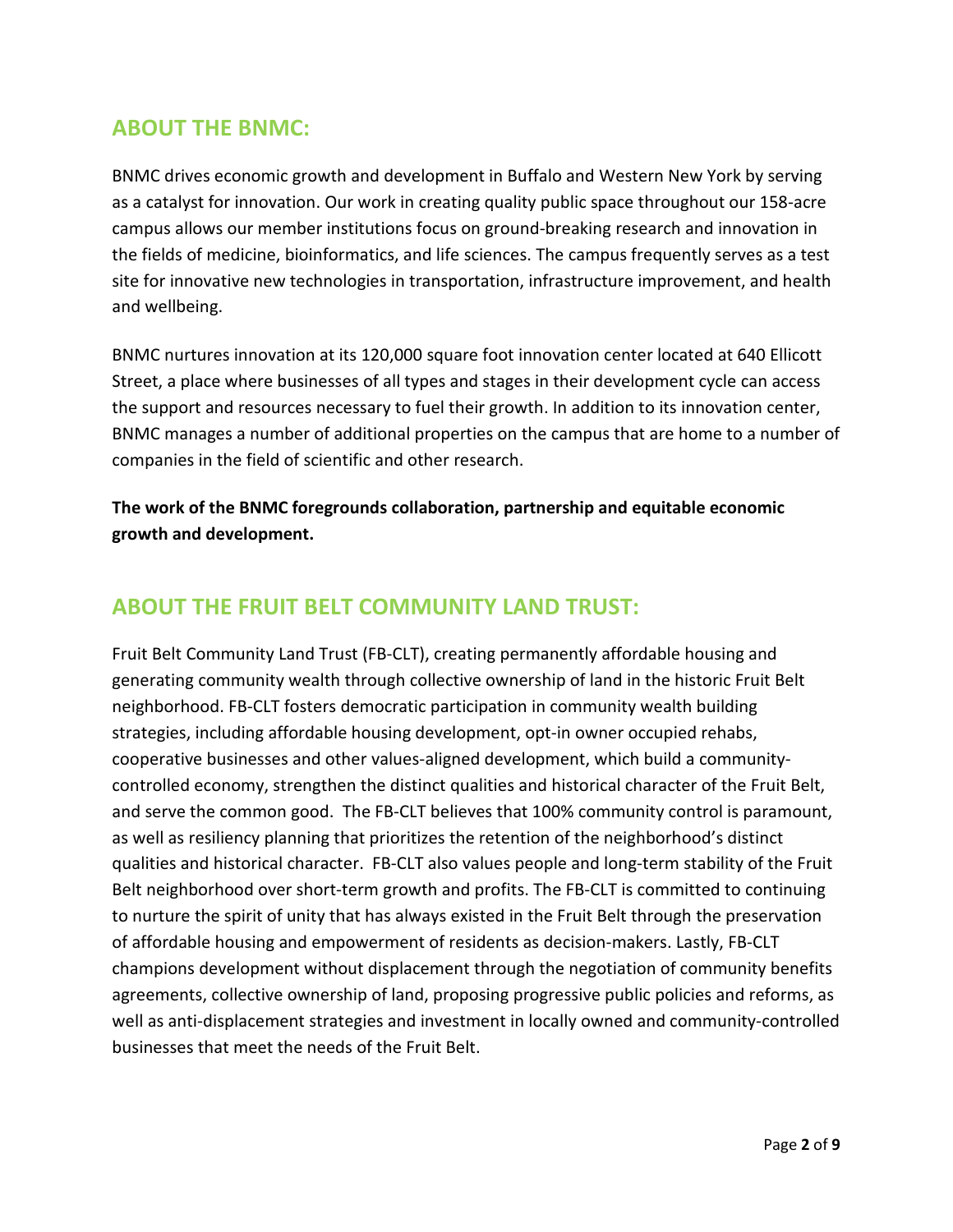### **OVERVIEW:**

The BNMC and the FB Land Trust are pleased to announce a Request for Proposals for BNMC Spark Micro-Grant Awards. The program will fund creative ideas and strategies to support partners and stakeholders within the neighborhoods surrounding the Buffalo Niagara Medical Campus.

We invite community members and organizations to submit proposals to receive funding for initiatives that advance the goals of BNMC, the FB Land Trust and the local community. The BNMC's key goals include:

- Building an inclusive and collaborative culture of innovation that drives economic development and creates vibrant, healthy communities.
- Ensuring our district is attractive, welcoming, and accessible a quality place to work, live, visit and invest in.

Preference will be given to proposals that **have more than one organization working together**, demonstrate strong community support, have strong community engagement plans, and contribute to advancing an inclusive, vibrant community. We will give priority to projects that take place within two square miles of the Medical Campus.

Proposals that focus on one or more of the following topics will also be given preference:

- *Access to healthy food and active living opportunities;*
- *Neighborhood walkability and enhanced transportation options;*
- *Neighborhood beautification;*
- *Arts and culture;*
- *Energy and sustainability;*
- *Youth and education;*
- *Access to jobs and economic opportunities*
- *Social emotional health/mental health well-being*

### **USE OF AWARD REQUIREMENTS:**

#### **There is \$40,000 available to the community through this RFP. The maximum award amount for each project will be \$4,000**

We encourage applicants to submit proposals that can be completed with the amount of funding awarded through RFP, or that require the amount of funding requested to fill the final gap in existing funds raised elsewhere. The funds must be spent in 2021, however, proposals can be part of an overall initiative the goes beyond 2021.

Awardees agree to use any award granted through this RFP solely for implementation of its final proposal and agree to use reasonable effort to implement and maintain the project and allocate other any other resources as proposed in its application. *Please be aware that the Advisory Panel reserves the right to reward a lesser amount than requested*.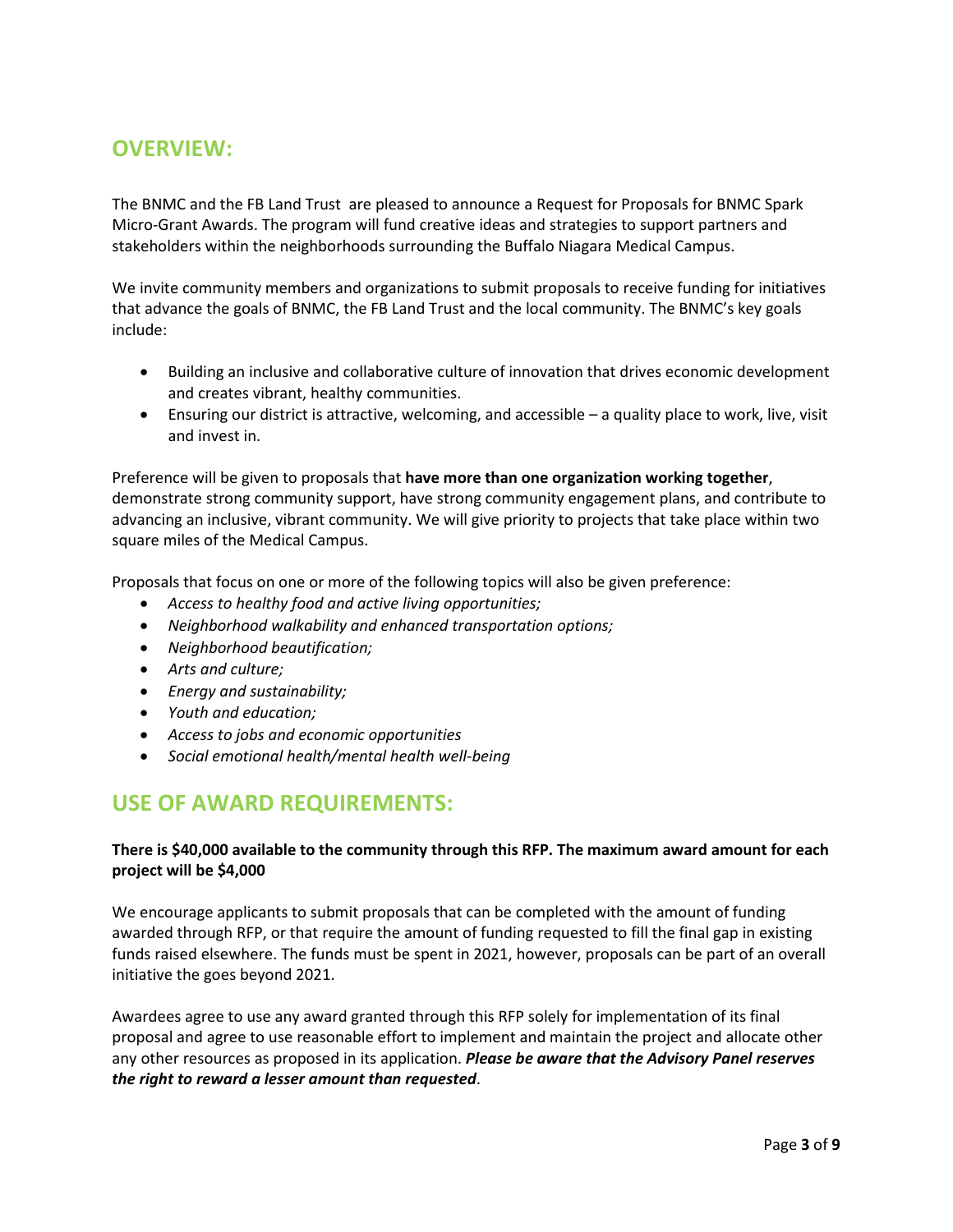## **APPLICATION ENTRY PROCESS:**

Applicants will need to submit a detailed proposal through the attached RFP application, plus any supporting documentation required in the application (*please consult "Instructions for Submissions" section for specific requirements*). Incomplete applications will be disqualified from this RFP Micro-Grant process.

Proposals will be reviewed in two separate rounds. The information collected from the initial application will identify semi-finalists in the process. Applicants will be able to consult with the BNMC for design assistance if selected to advance beyond the first round of submissions.

During the second round, semi-finalists may be asked to prepare a more detailed project proposal, including more detailed plans, budget and maintenance overview. Each semi-finalist will be expected to be available for an in-person review with the RFP Advisory Panel. After all reviews have been completed, the Advisory Panel will make their final decisions on awardees. Following the selection of awardees, continuing documentation will have to be provided throughout the implementation phase to track progress. A final grant summary will be required at the end of 2021.

### **ELIGIBILTY:**

Applicants must be 18 years or older to sign a grant agreement. Individuals that apply must partner with a legally incorporated entity with the capacity to act as a fiscal agent (i.e. LLC, 501 c(3), etc). Funds will not be awarded to individuals.

This is an open call for ideas: teams, community groups, for-profit companies, and non-profit organizations operating within a two mile radius of the campus are all encouraged to apply.

Although individuals may apply, the BNMC strongly encourages multidisciplinary teams in order to promote the most creative, innovative, and collaborative initiatives that will enhance our community.

Applicants must either be located in the community in which the initiative is taking place or must include a letter of support from a community organization that is located in the community in which the initiative will take place.

#### **INSTRUCTIONS FOR SUBMISSION:**

- Application(s) should include information about the team, main contact person, neighborhood where it will be taking place, and a detailed summary of the initiative. Submissions must include a brief overview of the team qualifications and implementation plan.
- Questions regarding this RFP will be accepted via email. If you have questions, please submit them to [community@bnmc.org](mailto:community@bnmc.org) by April 30 at 5:00 PM. We will compile all questions and create a Q&A document which will answer the questions to the best of our ability. This Q&A document will be shared no later than May 7 at 5:00 PM by posting it on our website.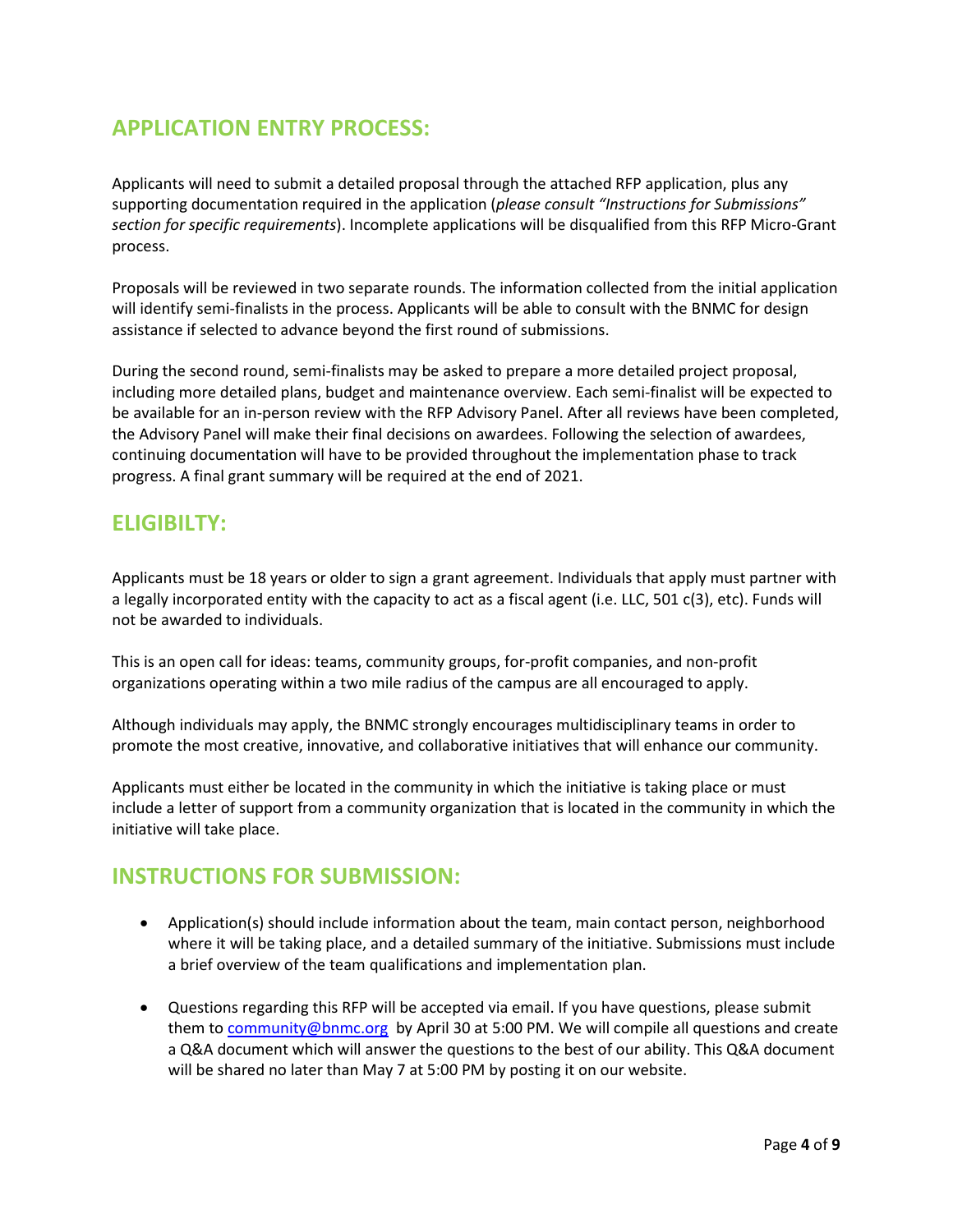- Electronic submissions should not exceed a file size of 20MB.
- Proposed initiatives may be temporary or permanent in nature.
- Additional information about the competition can be found at: [www.bnmc.org/spark](http://www.bnmc.org/spark)
- Applications and supporting documentation can be submitted to:
- By email: community@bnmc.org
- By mail to:

**Kyria Stephens Buffalo Niagara Medical Campus** ATTN: BNMC Spark 640 Ellicott Street Buffalo, NY 14203

### **EVALUATION CRITERIA:**

The selection of semi-finalists as well as the finalist(s) shall be based on the following criteria:

- 1. **Community Support & Engagement**: Does the initiative have strong community support? Will the community be engaged throughout the initiative?
- 2. **Community Benefit**: Will the initiative benefit current residents or businesses and help advance an inclusive, vibrant community?
- 3. **Creativity**: Does the initiative propose innovative uses? Does it inspire and help people realize the assets of our surrounding communities?
- 4. **Feasibility**: Does the individual/team have the resources to carry out the proposal? Is the proposal achievable from a technical standpoint? How will the micro-grant impact the organization?
- 5. **Time and Capacity to Implement**: Does the individual/team have the time and capacity to implement the initiative? Are we likely to see the initiative come to fruition in a reasonable timeframe? Is there a strong plan in place?

### **ANTICIPATED REQUEST FOR PROPOSALS SCHEDULE:**

All To be Determined but here is an example of last year's timeline

- April 23, 2021 | BNMC Spark RFP Opens
- April 30, 2021 at 5:00 PM | Submission of Questions Deadline
- May 7, 2021 at 5:00 PM | Answers Posted on BNMC Spark Website (bnmc.org)
- May 21, 2021 at 5:00 PM | Proposals Due
- June 4, 2021 at 5:00 PM | Semi-Finalists Announced
- June 11, 2021 | Semi-Finalists Present Initiatives to Advisory Panel
- June 18, 2021 | Awardees Announced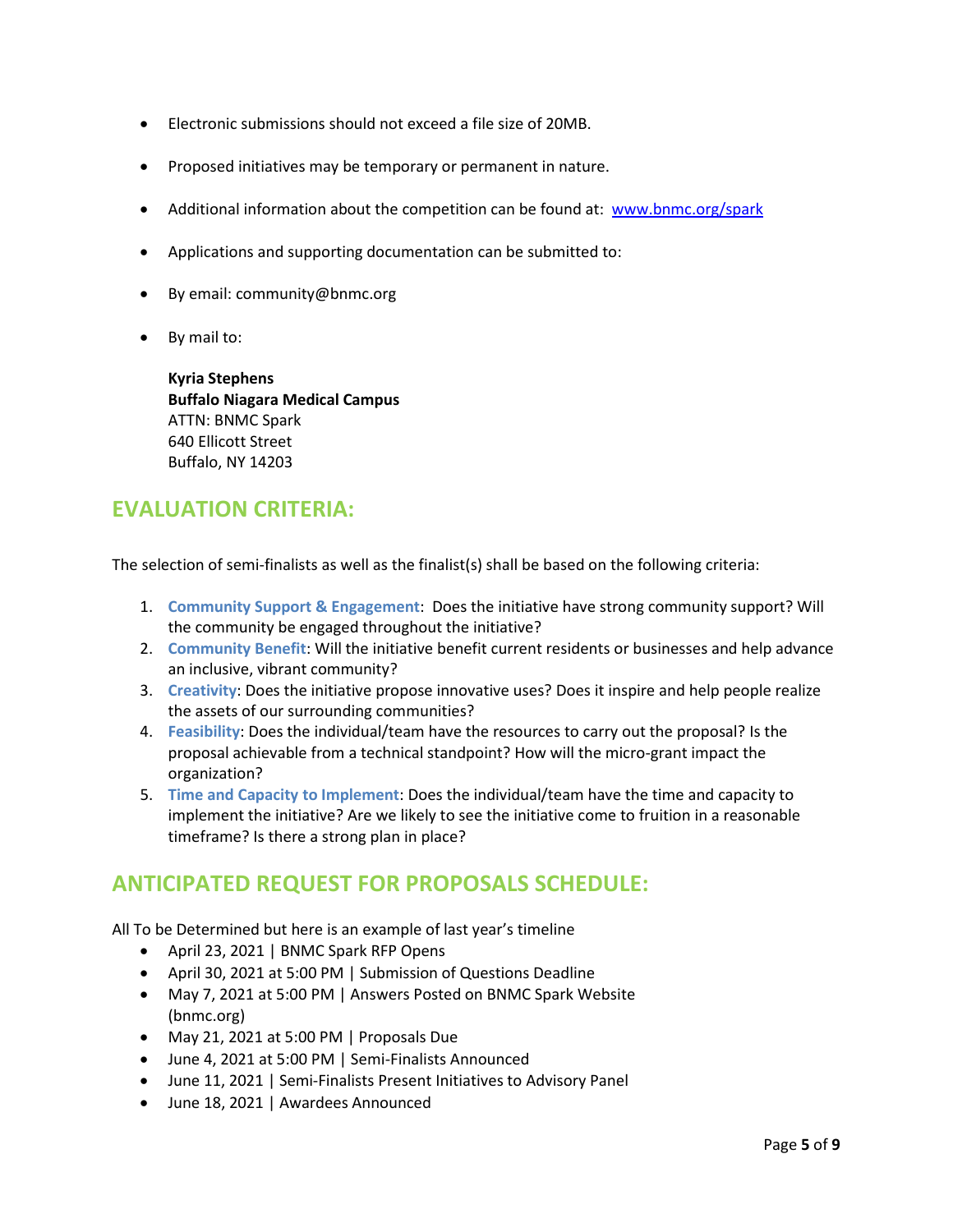# **APPLICATION GENERAL INFORMATION**

**Proposal/Initiative Name**:

#### **Name of Organization Applying**:

| <b>Contact Person</b> |                                                         | Organization (if applicable) |  |  |
|-----------------------|---------------------------------------------------------|------------------------------|--|--|
| <b>Address</b>        |                                                         | City/State/Zip               |  |  |
| Phone                 |                                                         | Email                        |  |  |
|                       | Type of Legal Entity (i.e. - 501 c3, Corporation, etc.) |                              |  |  |
|                       | Partner Organization Name (if applicable):              |                              |  |  |
| <b>Contact Person</b> |                                                         | Organization (if applicable) |  |  |
| <b>Address</b>        |                                                         | City/State/Zip               |  |  |
| Phone                 |                                                         | Email                        |  |  |
|                       | Type of Legal Entity (i.e. 501 c3, Corporation, etc.)   |                              |  |  |
|                       | <b>Additional Team Members (if applicable):</b>         |                              |  |  |
| Name                  | Email                                                   | Organization                 |  |  |
| Name                  | Email                                                   | Organization                 |  |  |
| Name                  | Email                                                   | Organization                 |  |  |
| Name                  | Email                                                   | Organization                 |  |  |
| Name                  | Email                                                   | Organization                 |  |  |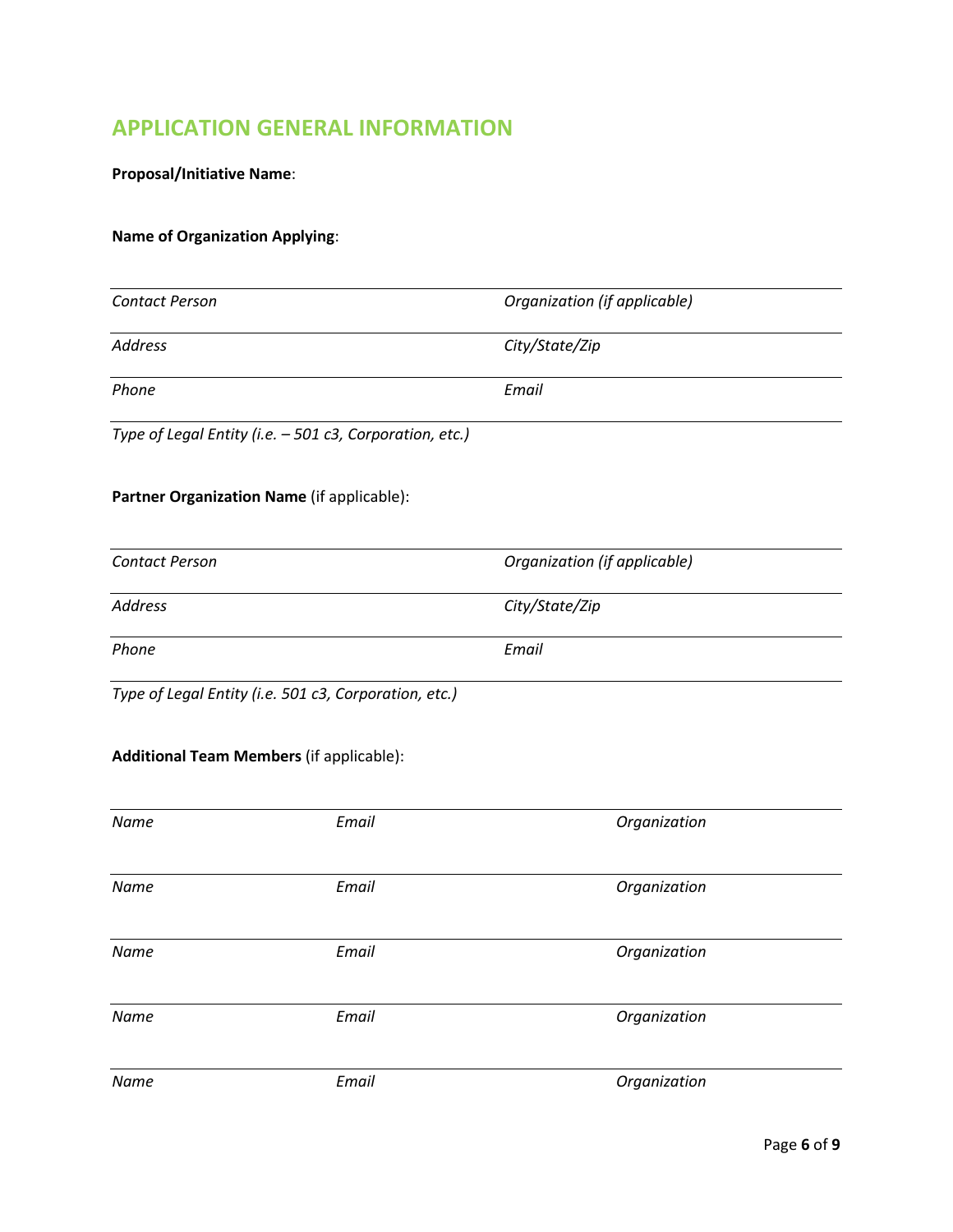| Name | Email | Organization |
|------|-------|--------------|
| Name | Email | Organization |
| Name | Email | Organization |

# **APPLICATION BACKGROUND INFORMATION:**

Have you applied for the BNMC Spark Micro-Grant Program before? Yes / No

*If yes, please provide a short description of your previous proposal:*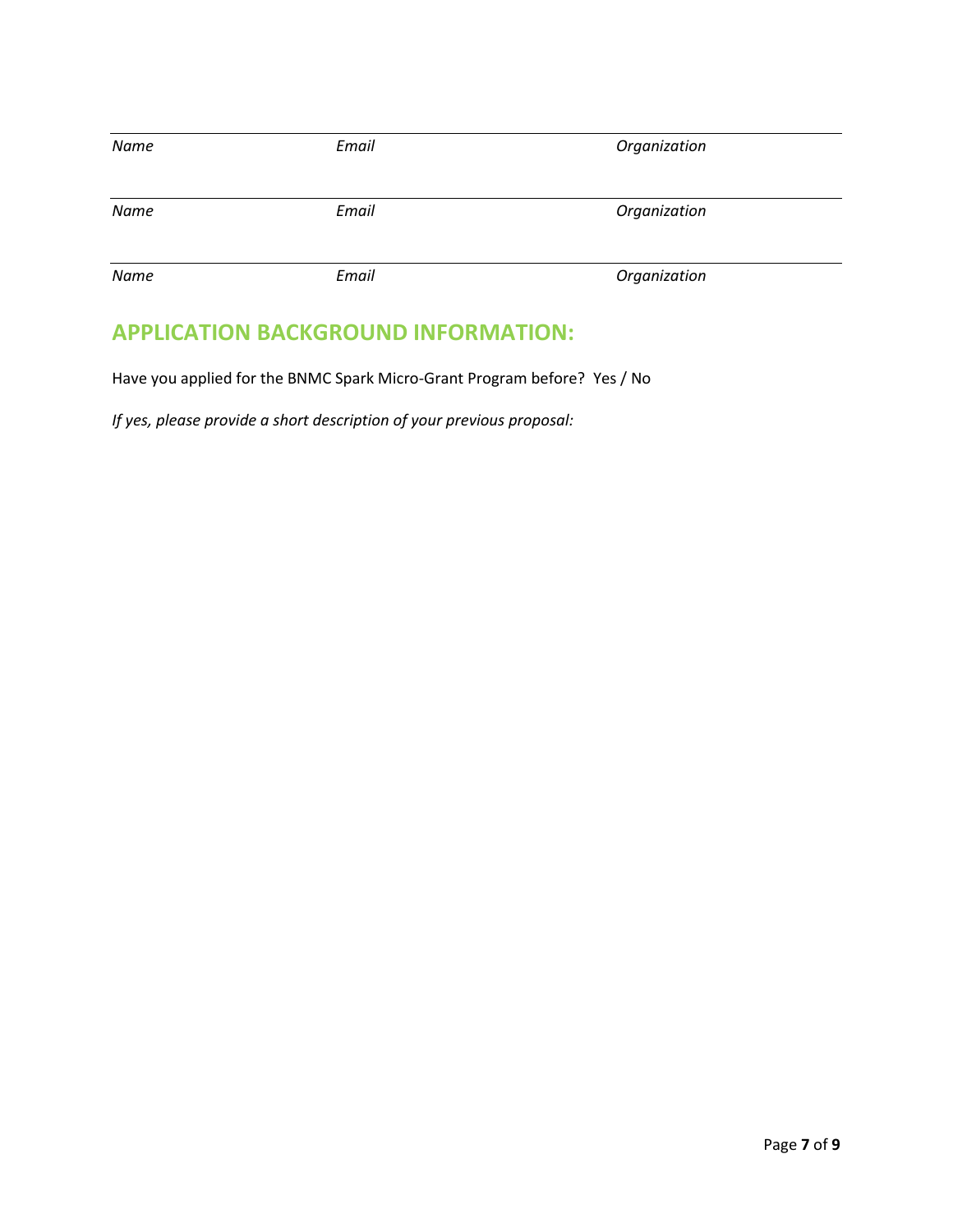### **APPLICATION PROPOSAL OVERVIEW:**

- 1. Please provide a written description of the initiative that you wish to implement or fund. Keep in mind that the Advisory Panel will be looking for proposals and organizations that showcase creative ideas and strategies to support partners and stakeholders of the neighborhoods surrounding the Buffalo Niagara Medical Campus. The description should include reference to where the initiative will take place, and how it will be implemented, financed, managed, and maintained. Applicants will become completely responsible for maintaining the proposal past the grant schedule, if applicable.
- 2. What specific skills or experience does the proposal team have that will support the implementation of the proposal?
- 3. Were neighborhood residents involved in the planning of this initiative? How will residents be engaged throughout the initiative and, if applicable, after the grant period is over?
- 4. Describe how this proposal will support the BNMC key goals that were listed in the RFP Overview section.
- 5. Please provide a summary scope of work for the proposal, identifying important tasks that need to be accomplished and anticipated completion dates of those tasks, including the overall initiative's completion date.
- 6. Does your initiative have committed or proposed funding sources in addition to this grant award? If yes, please describe (include the sources and uses of the funding).
- 7. Are there in-kind contributions as part of this proposal (staff time, etc.)? If yes, please describe.
- 8. What is the requested grant amount? *Please note that the maximum amount to be awarded will not exceed \$4,000.00.*
- 9. Please complete the funding sources and uses table below.

| <b>Funding Sources</b> |                         | <b>Funding Uses</b> |                       |
|------------------------|-------------------------|---------------------|-----------------------|
| Source                 | <b>Projected Amount</b> | <b>Expense Item</b> | <b>Projected Cost</b> |
|                        |                         |                     |                       |
|                        |                         |                     |                       |
|                        |                         |                     |                       |
|                        |                         |                     |                       |
|                        |                         |                     |                       |
|                        |                         |                     |                       |
|                        |                         |                     |                       |
|                        |                         |                     |                       |
| <b>Total</b>           |                         | <b>Total</b>        |                       |